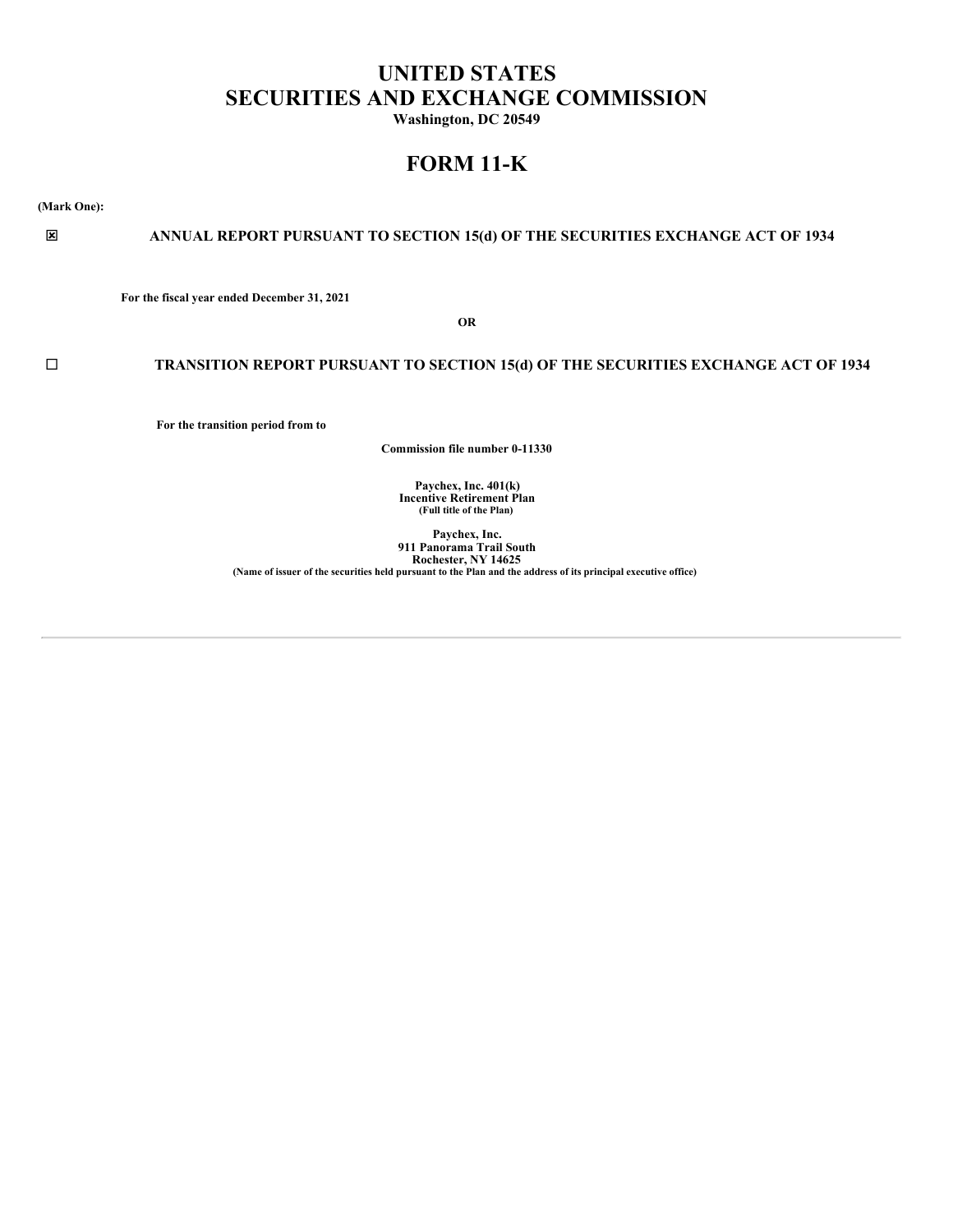| <b>Signatures</b>                                                                                         | Page No. |
|-----------------------------------------------------------------------------------------------------------|----------|
| <b>Financial Statements</b>                                                                               |          |
| Report of Independent Registered Public Accounting Firm                                                   | 2        |
| Statements of Net Assets Available for Benefits as of December 31, 2021 and 2020                          | 3        |
| Statements of Changes in Net Assets Available for Benefits for the Years Ended December 31, 2021 and 2020 | 4        |
| <b>Notes to Financial Statements</b>                                                                      | 5        |
| <b>Supplemental Schedule</b>                                                                              |          |
| Schedule H, Line 4i – Schedule of Assets (Held at End of Year)                                            | 11       |
| <b>Exhibit</b>                                                                                            |          |

23.1 – Consent of [Independent](#page-14-0) Registered Public Accounting Firm for report dated June 8, 2022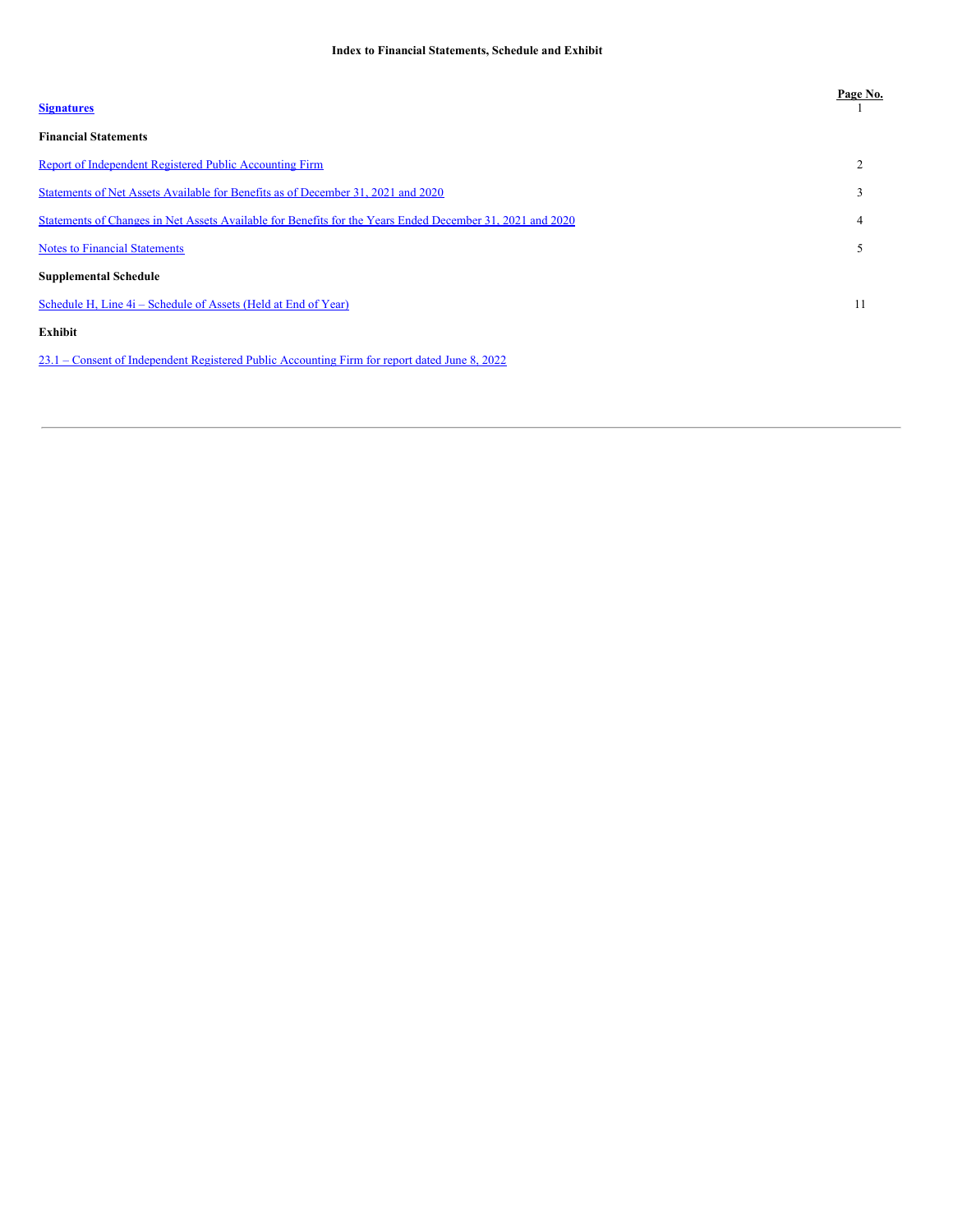# **SIGNATURES**

<span id="page-2-0"></span>*The Plan.* Pursuant to the requirements of the Securities Exchange Act of 1934, the Plan Committee has duly caused this annual report to be signed on its behalf by the undersigned hereunto duly authorized.

June 8, 2022:

# PAYCHEX, INC. 401(k) INCENTIVE RETIREMENT PLAN (Name of Plan)

/s/ Jacob W. Flaitz, Jr.

Jacob W. Flaitz, Jr. 401(k) Committee Member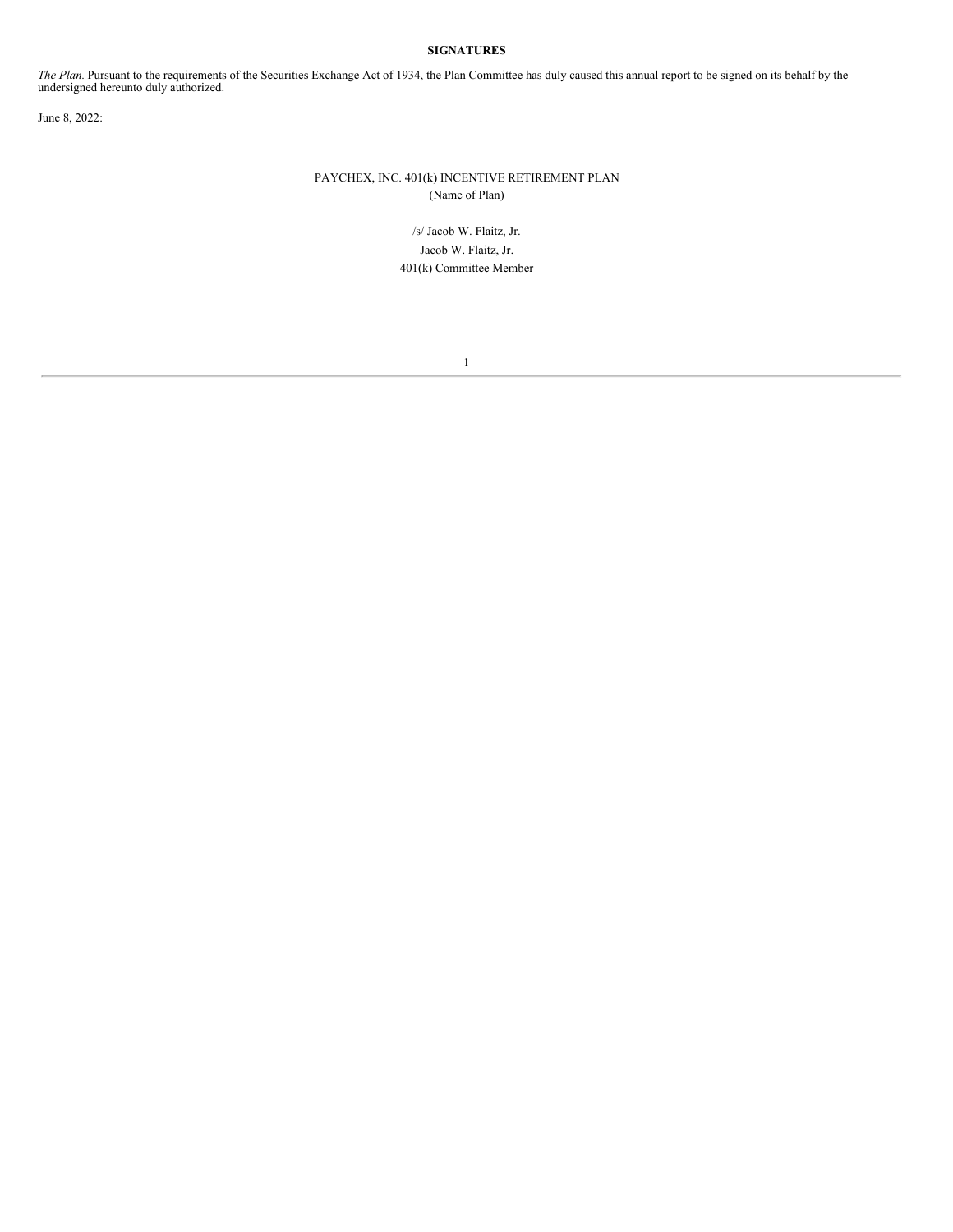#### <span id="page-3-0"></span>**Report of Independent Registered Public Accounting Firm**

To the Paychex, Inc. 401(k) Incentive Retirement Plan Committee and Participants of the Paychex, Inc. 401(k) Incentive Retirement Plan

#### **Opinion on the Financial Statements**

We have audited the accompanying statements of net assets available for benefits of Paychex, Inc. 401(k) Incentive Retirement Plan (the Plan) as of December 31, 2021 and 2020, the related statements of changes in net assets available for benefits for the years then ended and the related notes to the financial statements (collectively, the financial statements). In our opinion, the financial statements present fairly, in all material respects, the net assets available for benefits of the Plan as of December 31, 2021 and 2020, and the changes in net assets available for benefits for the years then ended, in conformity with accounting principles generally accepted in the United States of America.

#### **Basis for Opinion**

These financial statements are the responsibility of the Plan's management. Our responsibility is to express an opinion on the Plan's financial statements based on our audits. We are a public accounting firm registered with the Public Company Accounting Oversight Board (United States) (PCAOB) and are required to be independent with respect to the Plan in accordance with U.S. federal securities laws and the applicable rules and regulations of the Securities and Exchange Commission and the PCAOB.

We conducted our audits in accordance with the standards of the PCAOB. Those standards require that we plan and perform the audits to obtain reasonable assurance about whether the financial statements are free of material misstatement, whether due to error or fraud. The Plan has determined it is not required to have, nor were we engaged to perform, an audit of its internal control over financial reporting. Our audits included consideration of internal control over financial reporting as a basis for designing audit procedures that are appropriate in the circumstances, but not for the purpose of expressing an opinion on the effectiveness of the Plan's internal control over financial reporting. Accordingly, we express no such opinion. Our audits included performing procedures to assess the risks of material misstatement of the financial statements, whether due to error or fraud, and performing procedures that respond to those risks. Such procedures included examining, on a test basis, evidence regarding the amounts and disclosures in the financial statements. Our audits also included evaluating the accounting principles used and significant estimates made by management, as well as evaluating the overall presentation of the financial statements. We believe that our audits provide a reasonable basis for our opinion.

#### **Report on Supplemental Information**

The supplemental information in the accompanying schedule of assets (held at end of year) as of December 31, 2021 has been subjected to audit procedures performed in conjunction with the audit of the Plan's financial statements. The supplemental information is presented for the purpose of additional analysis and is not a required part of the financial statements but includes supplemental information required by the Department of Labor's Rules and Regulations for Reporting and Disclosure under the Employee Retirement Income Security Act of 1974. The supplemental information is the responsibility of the Plan's management. Our audit procedures included determining whether the supplemental information reconciles to the financial statements or the underlying accounting and other records, as applicable, and performing procedures to test the completeness and accuracy of the information presented in the supplemental information. In forming our opinion on the supplemental information in the accompanying schedule, we evaluated whether the supplemental information, including its form and content, is presented in conformity with the Department of Labor's Rules and Regulations for Reporting and Disclosure under the Employee Retirement Income Security Act of 1974. In our opinion, the supplemental information in the accompanying schedule is fairly stated in all material respects in relation to the financial statements as a whole.

Respectfully Submitted,

/s/ Insero & Co. CPAs, LLP

Insero & Co. CPAs, LLP Certified Public Accountants

We have served as the Plan's auditor since the year ended December 31, 2013.

Rochester, New York June 8, 2022

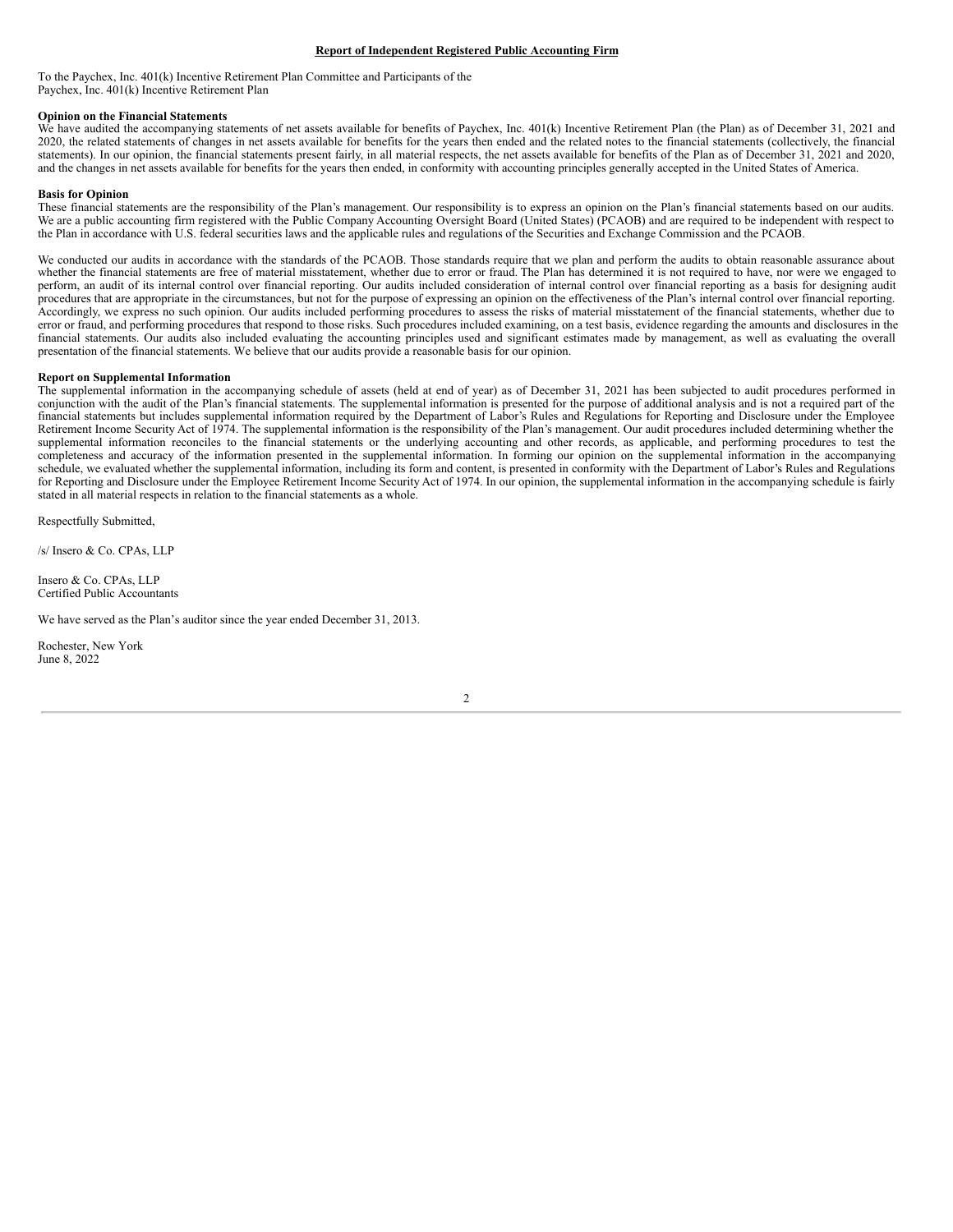#### **PAYCHEX, INC. 401(k) INCENTIVE RETIREMENT PLAN STATEMENTS OF NET ASSETS AVAILABLE FOR BENEFITS** In Thousands

<span id="page-4-0"></span>

| As of December 31,                           | 2021            | 2020            |
|----------------------------------------------|-----------------|-----------------|
| <b>Assets</b>                                |                 |                 |
| Cash                                         | \$<br>6,131     | \$<br>4,570     |
| Investments:                                 |                 |                 |
| Paychex ESOP Stock Fund                      | 268,430         | 190,587         |
| American Funds EuroPacific Growth Fund       | 87,761          | 108,118         |
| ClearCourse Group Variable Annuity           | 6,281           | 6,731           |
| Columbia Short Term Bond Fund                |                 | 18,915          |
| Fidelity Balanced Fund — Class K             | 87,658          | 75,982          |
| Fidelity Freedom 2005 - 2065 Funds - Class K | 500,757         | 419,035         |
| Fidelity Freedom Income Fund - Class K       | 3,142           | 2,937           |
| <b>Fidelity Government Money Market Fund</b> | 58,282          | 66,082          |
| Fidelity International Index Fund            | 63,015          | 27,976          |
| Fidelity Total Market Index Fund             | 84,044          | 49,419          |
| Fidelity U.S. Bond Index Fund                | 97,593          | 99,841          |
| Fidelity 500 Index Fund                      | 208,855         | 173,564         |
| Glenmede Small-Cap Equity Portfolio Fund     | 44,390          | 34,270          |
| Harbor Capital Appreciation Fund             | 209,287         | 193,409         |
| Invesco Growth and Income Fund               | 73,308          | 44,079          |
| MFS Midcap Value Fund                        | 54,633          | 65,682          |
| Vanguard Short-Term Bond Index Fund          | 22,687          |                 |
| Vanguard S&P Mid-Cap 400 Index Fund          | 64.178          | 55,790          |
| Vanguard S&P Small-Cap 600 Index Fund        | 68,840          | 41,377          |
| <b>Total investments</b>                     | 2,003,141       | 1,673,794       |
|                                              |                 |                 |
| Notes receivable from participants           | 21,892          | 22,985          |
| Net assets available for benefits            | \$<br>2,031,164 | \$<br>1,701,349 |

See accompanying notes to financial statements.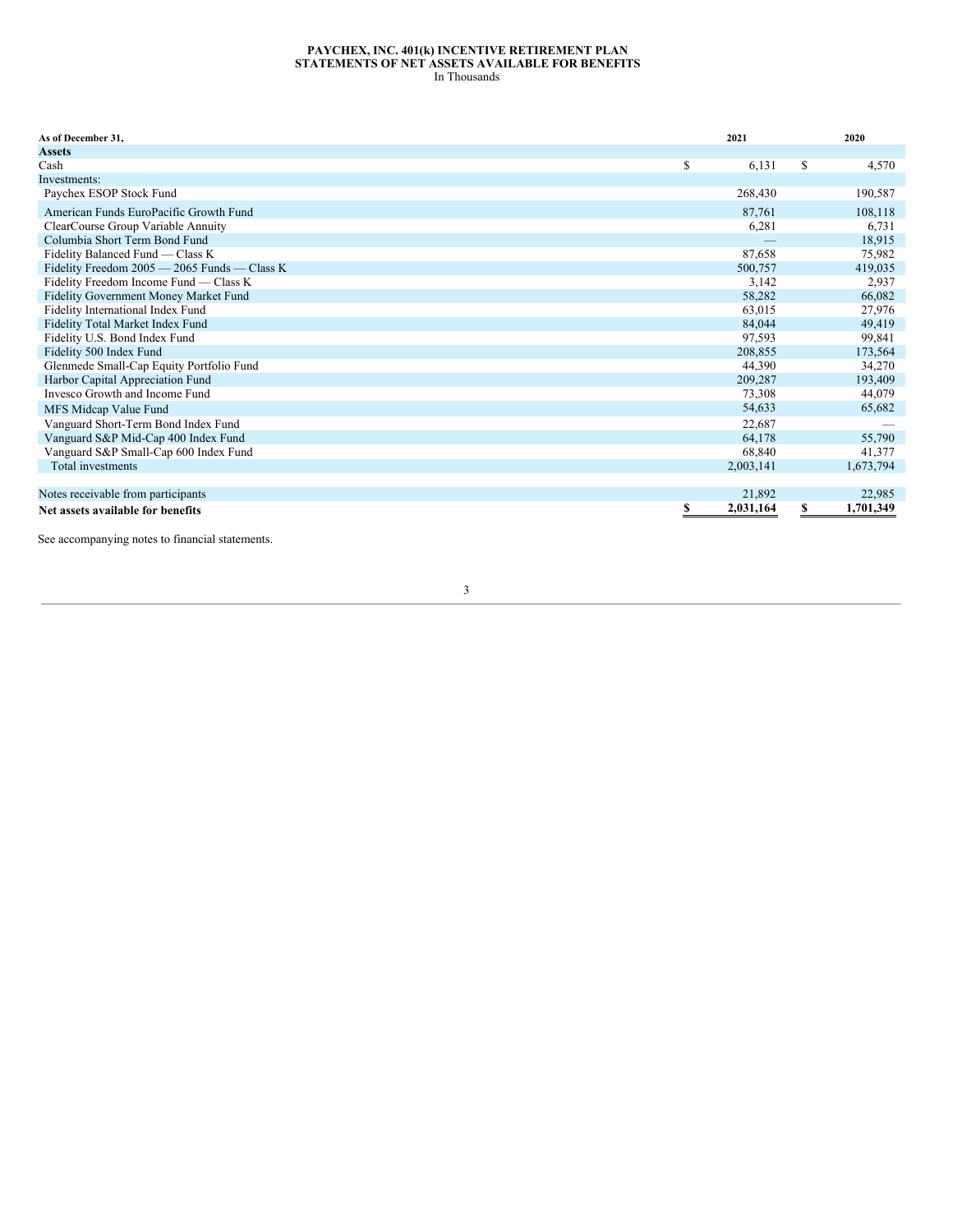#### **PAYCHEX, INC. 401(k) INCENTIVE RETIREMENT PLAN STATEMENTS OF CHANGES IN NET ASSETS AVAILABLE FOR BENEFITS** In Thousands

<span id="page-5-0"></span>

| Year ended December 31,                                               | 2021         | 2020         |
|-----------------------------------------------------------------------|--------------|--------------|
| <b>Contributions:</b>                                                 |              |              |
| Participant                                                           | \$<br>89,714 | \$<br>84,633 |
| Participant rollovers                                                 | 15,546       | 11,002       |
| Employer, net of forfeitures                                          | 33,487       | 18,465       |
| <b>Total contributions</b>                                            | 138,747      | 114,100      |
| <b>Investment income:</b>                                             |              |              |
| Dividends and interest income                                         | 133,116      | 64,278       |
| Net realized and unrealized appreciation in fair value of investments | 197,474      | 182,849      |
| <b>Total investment income</b>                                        | 330,590      | 247,127      |
|                                                                       |              |              |
| Interest income on notes receivable from participants                 | 1,122        | 1,426        |
|                                                                       |              |              |
| Benefits paid to participants                                         | (140, 644)   | (126,049)    |
| Change in net assets available for benefits before transfers          | 329,815      | 236,604      |
|                                                                       |              |              |
| Transfers from other qualified plans                                  |              | 42,893       |
| Change in net assets available for benefits                           | 329,815      | 279,497      |
|                                                                       |              |              |
| Net assets available for benefits at beginning of year                | 1,701,349    | 1,421,852    |
| Net assets available for benefits at end of year                      | 2,031,164    | 1,701,349    |

4

See accompanying notes to financial statements.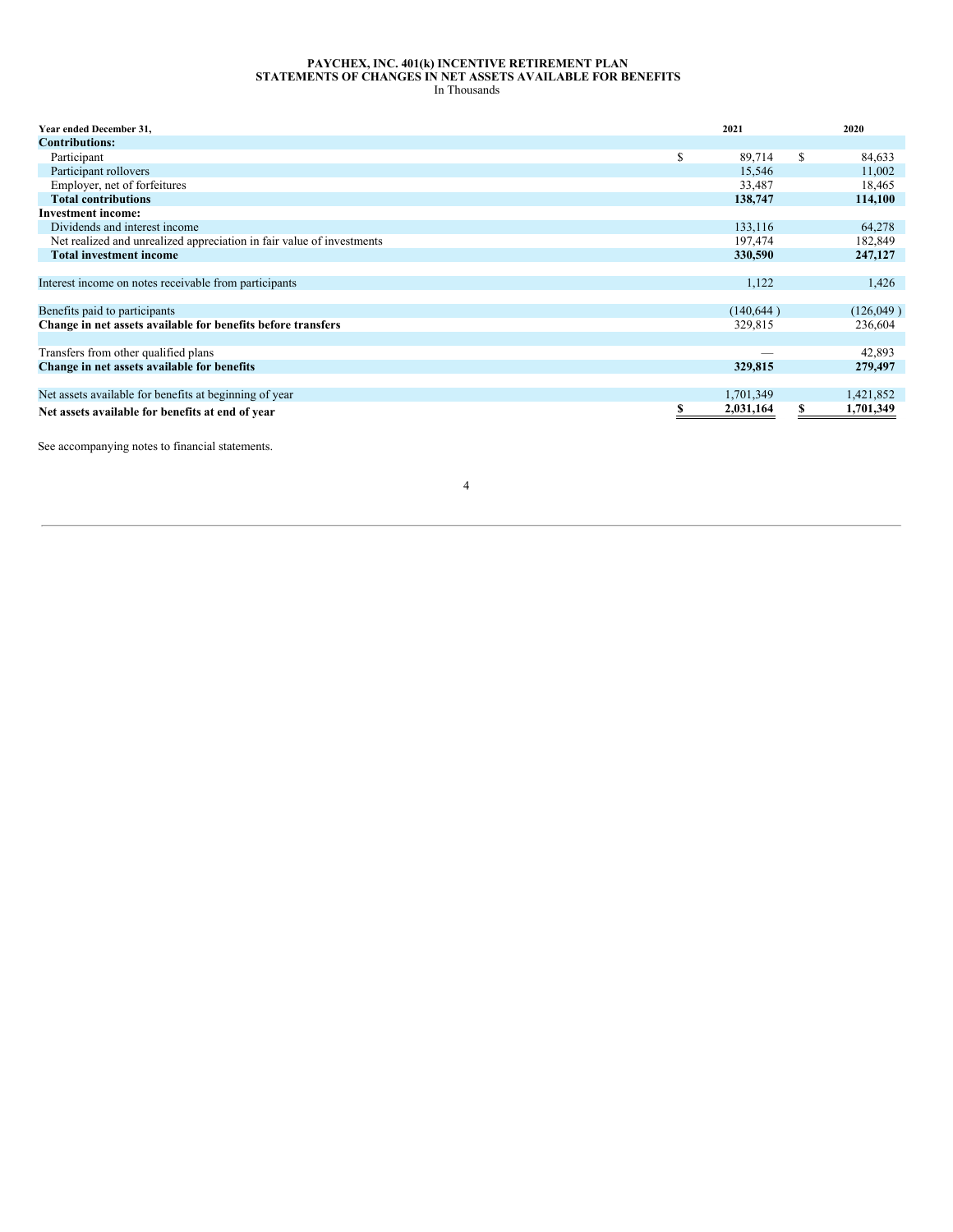#### <span id="page-6-0"></span>**PAYCHEX, INC. 401(k) INCENTIVE RETIREMENT PLAN NOTES TO FINANCIAL STATEMENTS December 31, 2021 and 2020**

#### **NOTE A. PLAN DESCRIPTION**

The following brief description of the Paychex, Inc. (the "Company" or "Paychex") 401(k) Incentive Retirement Plan (the "Plan") is provided for general information purposes only. More complete information regarding the Plan's provisions may be found in the Plan Document and Summary Plan Description.

*General***:** The Plan is a defined contribution plan qualified under Sections 401(a) of the Internal Revenue Code (the "Code"), which includes provisions under Section 401(k) allowing an eligible participant to direct the employer to contribute a portion of the participant's compensation to the Plan on a pre-tax and/or after-tax basis through payroll deductions. The Plan is subject to the provisions of the Employee Retirement Income Security Act of 1974, as amended ("ERISA"). The Plan was established on July 1, 1984 and has been restated or amended several times, the latest being in December 2020, to include legislative and other applicable regulatory developments, including safe harbor provisions, as well as to make other changes and enhancements to the Plan.

The Plan operates in part as an employee stock ownership plan ("ESOP"), which is designed to comply with Section 4975(e) and the regulations under the Code. It is not currently intended that the Plan be a leveraged ESOP, although the Plan permits the ESOP to borrow money to purchase ESOP stock if the employer should so elect at some future date. As of December 31, 2021 and 2020, all shares of ESOP stock are allocated to participant accounts. Under this ESOP feature, participants are able to receive dividends on their shares of Paychex common stock in the form of cash or have them reinvested into the Paychex ESOP Stock Fund ("ESOP Fund").

*Plan Administration:* The Plan is administered by the Paychex, Inc. 401(k) Incentive Retirement Plan Committee (the "Plan Committee"), which is appointed by the Vice President, Chief Human Resources Officer and approved by the Board of Directors of Paychex. The Plan's trustee and record keeper is Fidelity Management Trust Company ("Fidelity"), who is also the trustee for the ESOP Fund. Fidelity was responsible for the custody and management of the Plan's assets for the periods noted.

Plan Amendments: The Plan was not amended in 2021. The Plan was amended three times during 2020 to update its safe harbor status, clarify rules for hardship withdrawals, and to accommodate the transfer of certain assets and liabilities from an immaterial business acquisition.

*Plan Acquisitions:* There were no material acquisitions in 2021. During 2020, approximately 1,300 participants of the Oasis Outsourcing Group Holdings, L.P. Retirement Savings Plan (the "Oasis Plan") became participants in the Plan and Oasis Plan assets were transferred to the Plan. The increase in net assets available for benefits resulting from participant reinvestments and loan transfers into the Plan were approximately \$40,589,000 and \$1,014,000, respectively. The Company also made an immaterial business acquisition in 2020. The increase in net assets available for benefits resulting from participant reinvestments into the Plan related to this immaterial business acquisition was approximately \$1,290,000.

*Eligible Employees:* All new employees of the Company and its participating subsidiaries are eligible to participate in the salary deferral portion of the Plan immediately. Employees must be employed for one year in which a minimum of 1,000 hours have been worked to be eligible to receive a Company matching contribution, when such matching contribution is in effect.

*Contributions:* Employees may contribute, on a pre-tax basis and/or on an after-tax basis, from 1% up to 50% of their compensation through payroll deductions in increments of 1%, subject to the limitations established by the Code. For the Roth 401(k), employees may only contribute on an after-tax basis, subject to these same limitations. The maximum allowable annual employee contribution to the Plan was \$19,500 for calendar years ended December 31, 2021 and 2020. The Plan Committee may establish for any Plan year a contribution percentage limit for highly compensated employees that is less than 50%. Employees may also contribute amounts representing rollover distributions from other qualified defined benefit or defined contribution plans or individual retirement accounts.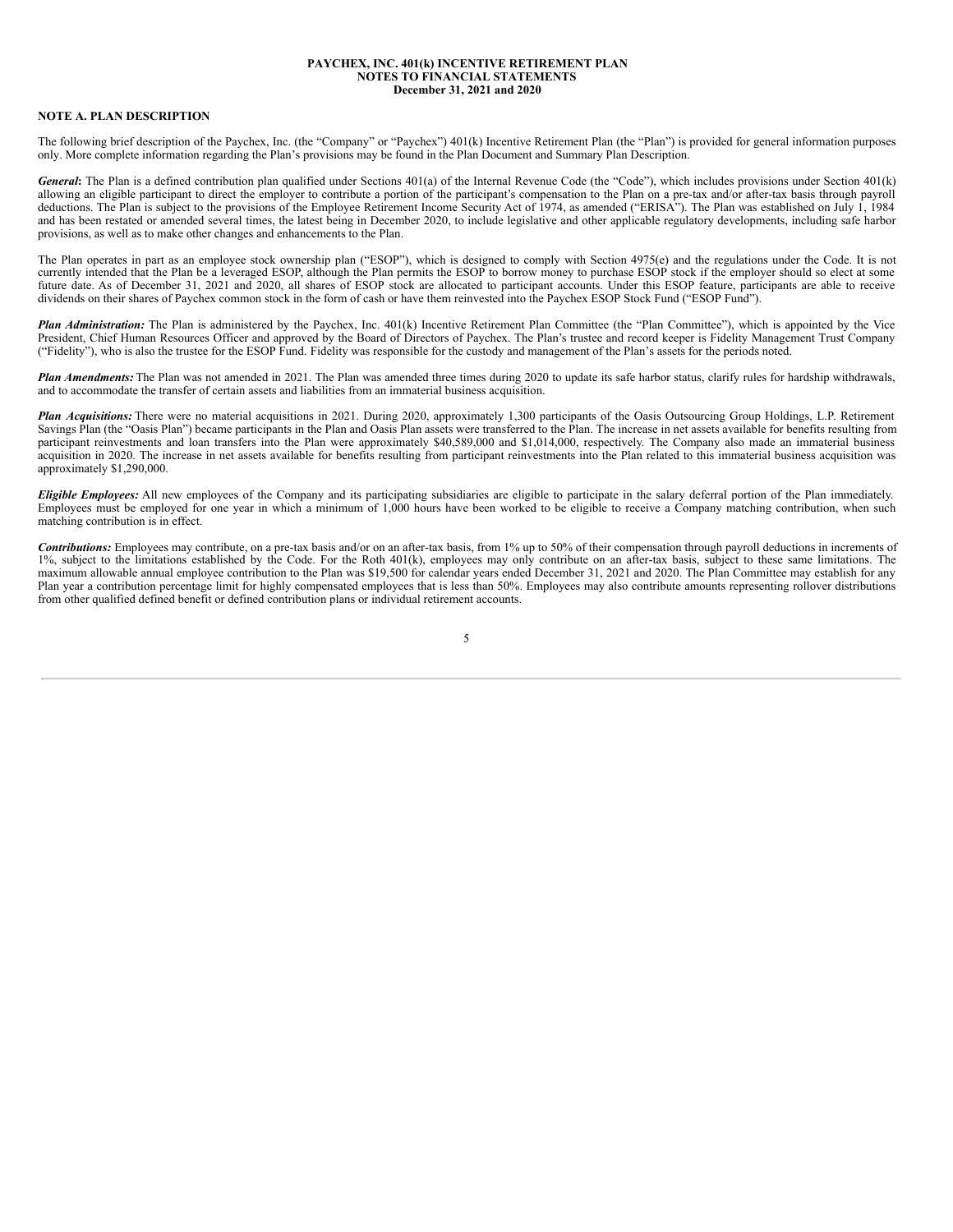The Company provides a matching contribution in the amount of 100% of the first 3% and 50% on the next 2% of eligible pay that an employee contributes to the Plan for a total matching contribution of 4%. The Company may also elect to make an additional discretionary contribution to the Plan but has not done so for 2021 and 2020. In response to the effects of the novel coronavirus ("COVID-19") pandemic, the Company temporarily suspended its matching contribution effective July 31, 2020 through December 31, 2020. The Company's matching contribution was reinstated on January 1, 2021 at the percentages in effect at the time of the temporary suspension.

Additionally, participants who are age 50 or older by the end of the calendar year are allowed to make an additional "catch-up" contribution on a pre-tax basis and/or on an after-tax basis. For the Roth 401(k), participants' "catch-up" contributions can only be made on an after-tax basis. This contribution was limited to \$6,500 in 2021 and 2020. The "catch-up" contributions are included in the match calculation, when such matching contribution is in effect, if the employee's regular contribution is less than the allowable percentage of eligible pay.

Vesting: Participants are fully vested as to their elective contributions, rollover contributions, and company matching contributions, as well as any earnings or losses on those amounts. Within the ESOP Fund, dividends received are fully vested, regardless of years of service.

*Participant Accounts:* The trustee maintains an account for each participant, including participant-directed allocations to each investment fund. Each participant's account is credited with the participant's contribution and allocations of any employer contribution and Plan earnings, less loans and withdrawals. The investments under the Plan are 100% participant-directed. Plan participants can fully diversify their portfolios by choosing from any or all investment fund choices in the Plan. Transfers in and out of investment funds, including the ESOP Fund, are not restricted, with the exception of certain restricted trading periods for individuals designated as insiders as specified in the Paychex Insider Trading Policy. The Company matching contributions follow the same fund elections as the employee compensation deferrals.

*Investment Options:* As of December 31, 2021, participants may direct contributions in the following investment options:

Paychex ESOP Stock Fund American Funds EuroPacific Growth Fund Fidelity Balanced Fund — Class K Fidelity Freedom 2005 — 2065 Funds — Class K Fidelity Freedom Income Fund — Class K Fidelity Government Money Market Fund Fidelity International Index Fund Fidelity Total Market Index Fund Fidelity U.S. Bond Index Fund Fidelity 500 Index Fund Glenmede Small-Cap Equity Portfolio Fund Harbor Capital Appreciation Fund Invesco Growth and Income Fund MFS Midcap Value Fund Vanguard Short-Term Bond Index Fund Vanguard S&P Mid-Cap 400 Index Fund Vanguard S&P Small-Cap 600 Index Fund

Participants may choose to change their investment option choices and how their contributions are allocated to each fund chosen at any time. The Plan Committee regularly reviews performance, fees, and other key indicators of all investment options and may enter or exit funds at its discretion with the exception of the ESOP Fund.

ClearCourse Group Variable Annuity ("ClearCourse") is an investment option that provides both guaranteed income at retirement with additional market growth opportunity based on the market performance of its underlying portfolio and it has no redemption restrictions. ClearCourse was frozen to new contributions and transfers into the fund in 2012.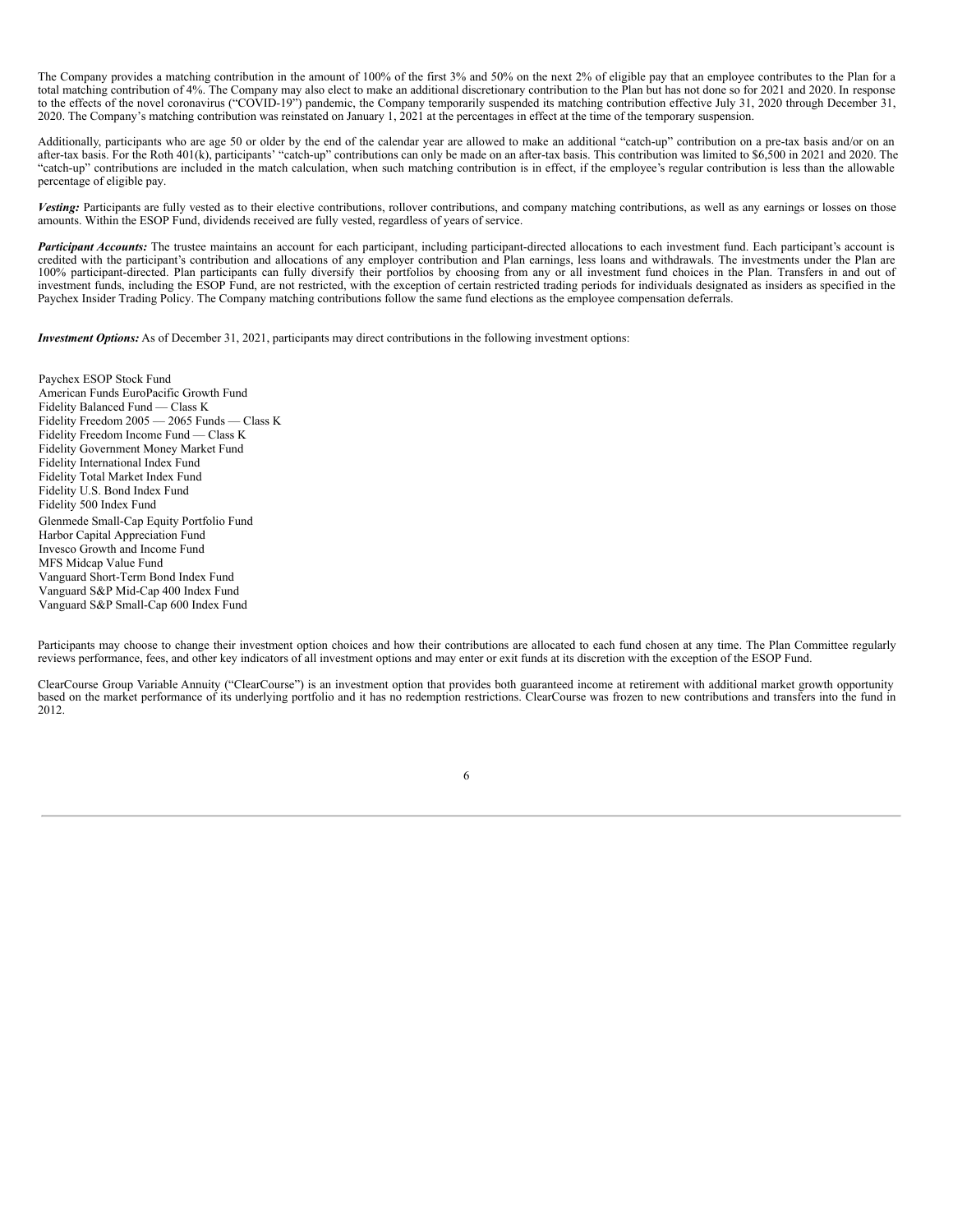*Forfeited Accounts:* Forfeited non-vested assets are used to reduce future employer contributions, when available. Approximately \$26,000 in forfeitures were used in 2021 to reduce employer contributions. No forfeitures were used to reduce employer contributions in 2020. Forfeited balances not yet applied to reduce employer contributions as of December 31, 2021 and 2020 were not material to the financial statements.

Participant Loans: The Plan allows participants to borrow from a minimum of \$1,000 up to a maximum equal to the lesser of 50% of their vested account balance or \$50,000, reduced by the highest outstanding loan balance in the previous twelve months. Only one loan may be outstanding at any time. The rate of interest is the United States ("U.S.") prime lending rate plus 1% at the time the loan is disbursed. Payroll deductions are required to repay the principal and interest on the loan generally within four and one-half years, except for loans used for the purchase of a principal residence, which are required to be repaid generally within nine and one-half years. Participant loans are subject to a one-time, non-refundable loan origination fee of \$75, which is deducted from the participant's account.

*Withdrawals:* Withdrawals for financial hardship are permitted provided they are for a significant and immediate financial need, meet the applicable hardship criteria as outlined in the Code, and the distribution is necessary to satisfy that need. Before requesting a hardship withdrawal, participants must exhaust all other eligible withdrawal options available in the Plan. One hardship withdrawal may be taken each calendar year. For actively employed Plan participants, the Plan also allows for: partial withdrawals of vested balances at age  $59<sup>1</sup>/2$ ; withdrawals of rollover contributions made prior to April 15, 2002; and withdrawals of dividends on the participant's shares of Paychex common stock in the ESOP Fund in the form of cash, if desired.

Payment of Benefits: Upon separation from employment, at retirement, or reaching the age of  $59/2$ , a participant may elect to receive either a lump-sum amount equal to the value of the participant's vested interest in their account, or annual installments over a fixed period of time.

Participants in ClearCourse may elect to receive their vested interest as follows: full lifetime retirement income guarantee at the age of 65 or older; reduced lifetime retirement income guarantee between the ages of 55 and 64; and forfeiture of the lifetime retirement income guarantee prior to age 55.

Voting and Tender Offer Rights on ESOP Stock: Each participant in the ESOP Fund is entitled to exercise voting rights on shares held in their account and also direct the ESOP trustee to tender their shares of ESOP Stock if an offer is made to purchase such shares. If the participant does not vote or indicate their preference with respect to a tender offer, the trustee will vote the participant's shares and unallocated shares in the same proportion as the shares for which the trustee has received instructions.

*Plan Termination:* Although it has not expressed any intent to do so, the Company has the right under the Plan to permanently discontinue contributions at any time and to terminate the Plan subject to the provisions of ERISA. In the event of Plan termination, participants will become fully vested in their account balances.

#### **NOTE B. SUMMARY OF SIGNIFICANT ACCOUNTING POLICIES**

**Basis of Accounting:** The financial statements of the Plan have been prepared on the accrual basis of accounting in accordance with U.S. generally accepted accounting principles ("GAAP").

Use of Estimates: The preparation of financial statements in conformity with GAAP requires the Plan Committee to make estimates, judgements and assumptions that affect the amounts reported in the financial statements and accompanying notes during the reporting period. Actual amounts and results could differ from these estimates.

*Investment Valuation and Income Recognition:* Investments are reported at fair value. Fair value is the price that would be received to sell an asset or paid to transfer a liability in an orderly transaction between market participants at the measurement date. See Note C, Fair Value Measurements, for further discussion.

Purchases and sales of securities are recorded on a trade-date basis. Net realized gains or losses upon the sale of investments are based on their average cost. Dividends are recorded on the ex-dividend date. Interest income is recorded on the accrual basis.

*Contributions:* Contributions from the Company are accrued in accordance with the terms of the Plan. Participant contributions are recorded in the period the Company makes corresponding payroll deductions.

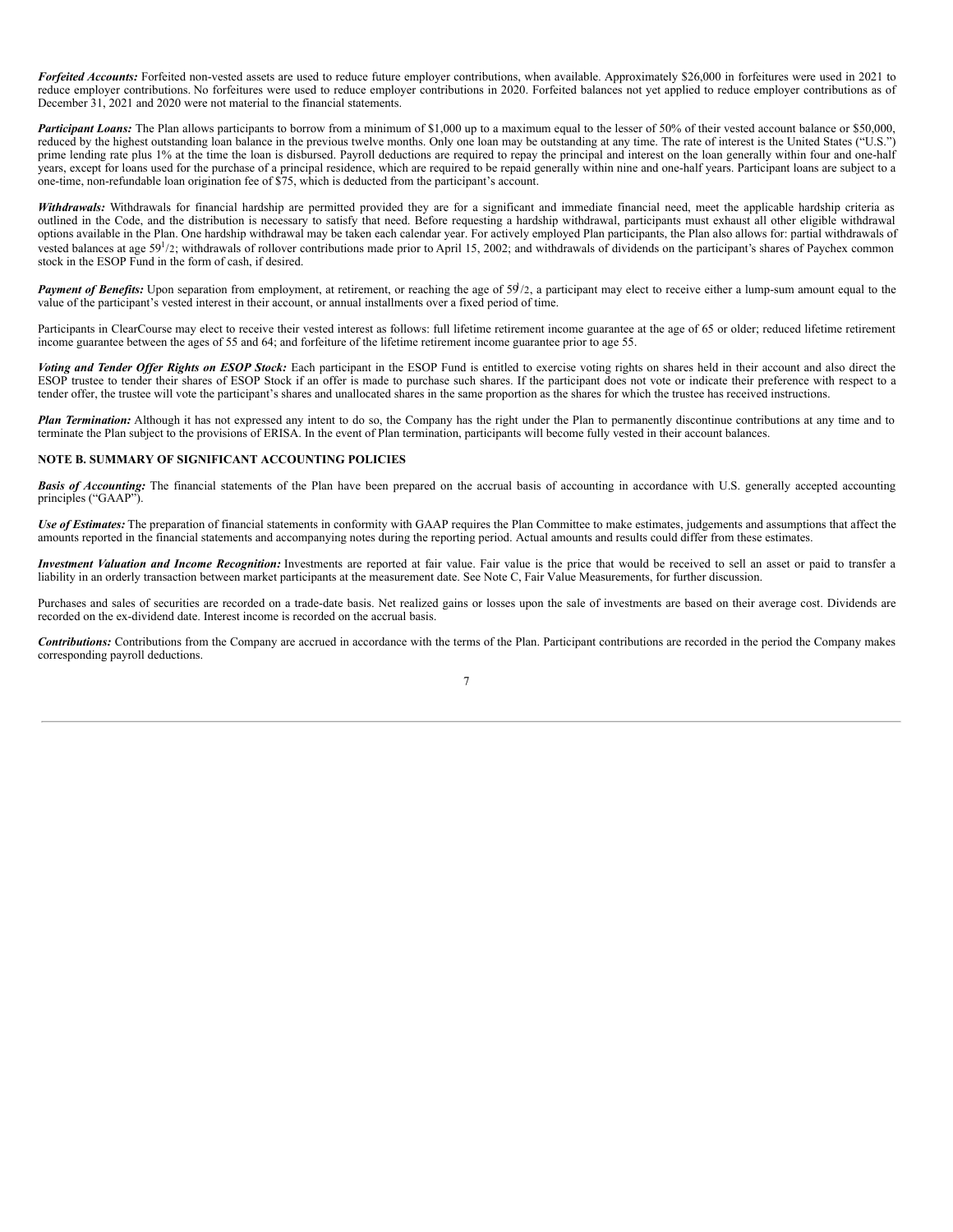*Notes Receivable from Participants:* The principal amount of loans plus any unpaid accrued interest is reported as notes receivable from participants on the Statements of Net Assets Available for Benefits. Loans to participants have various maturity dates between January 2022 and December 2034 and interest rates range from 4.25% to 8.0%. Interest earned is recorded on an accrual basis as interest income on notes receivable from participants in the Statements of Changes in Net Assets Available for Benefits.

#### *Payment of Benefits:* Benefits are recorded when paid.

*Administrative Expenses:* Costs related to administering the Plan may be paid by the Company or the Plan. The Company paid approximately \$363,000 and \$326,000 in 2021 and 2020, respectively, in administrative expenses.

*Recently Adopted Accounting Pronouncements:*There were no recently adopted accounting pronouncements during 2021.

*Recently Issued Accounting Pronouncements:* Recent accounting pronouncements issued by the Financial Accounting Standards Board ("FASB") (including technical corrections to the FASB's Accounting Standards Codification), and the American Institute of Certified Public Accountants did not, or are not, expected to have a material effect on the Plan's net assets available for benefits or changes in net assets available for benefits.

Subsequent Events: The Plan has evaluated subsequent events for potential recognition and/or disclosure through the date of issuance of these financial statements. No significant subsequent events have occurred requiring adjustments to the financial statements or disclosures, including any impacts related to the ongoing COVID-19 pandemic.

*COVID-19 Update:* The COVID-19 pandemic recently reached the two-year mark and the Plan's priority continues to be the health and safety of Plan participants and their investments. The overall recovery from the COVID-19 pandemic has been uneven and has presented many challenges, but as economic conditions have improved in 2021 the fair value of the Plan's investment portfolio has increased. The fair values of the Plan's individual investments have and will continue to fluctuate in response to changing market conditions, including those that may be the result of the COVID-19 pandemic.

The Plan continually evaluates the nature and extent of changes to market and economic conditions related to the COVID-19 pandemic and assesses the potential impacts on the Plan. Despite improving economic conditions, the emergence of vaccines and vaccine boosters, less virulent strains of COVID-19 such as the Omicron variant, and reduced positivity rates, the end of the COVID-19 pandemic is still uncertain. As such, the pandemic may continue to have an effect on the Plan, although the magnitude, duration, and full effects remain difficult to predict at this time.

On March 27, 2020 the Coronavirus Aid, Relief, and Economic Security Act (the "CARES Act" or the "Act") was signed into law. The CARES Act allowed retirement plan participants to have greater access to their savings if they are impacted by COVID-19, as defined in the Act. The Plan adopted these provisions which generally expired on or about December 31, 2020.

#### **NOTE C. FAIR VALUE MEASUREMENTS**

The carrying value of cash approximates its fair value due to the short maturity of this financial instrument. Notes receivable from participants are valued at the principal amount plus accrued interest, which approximates fair value. Mutual funds and Paychex common stock, which is the sole investment in the ESOP Fund, are stated at their approximate fair value based on quoted market prices in active markets. The Annuity Fund, ClearCourse, is valued by Genworth Life and Annuity Insurance Company using the quoted market price of the underlying investments less applicable ClearCourse asset charges. The underlying investments are in the Janus Henderson Balanced T Share Class Fund.

The accounting standards related to fair value measurements include a hierarchy for information and valuations used in measuring fair value that is broken down into three levels based on reliability, as follows:

•Level 1 valuations are based on quoted prices in active markets for identical instruments that the Plan has the ability to access.

•Level 2 valuations are based on quoted prices for similar, but not identical, instruments in active markets; quoted prices for identical or similar instruments in markets that are not active; or other significant observable inputs besides quoted prices.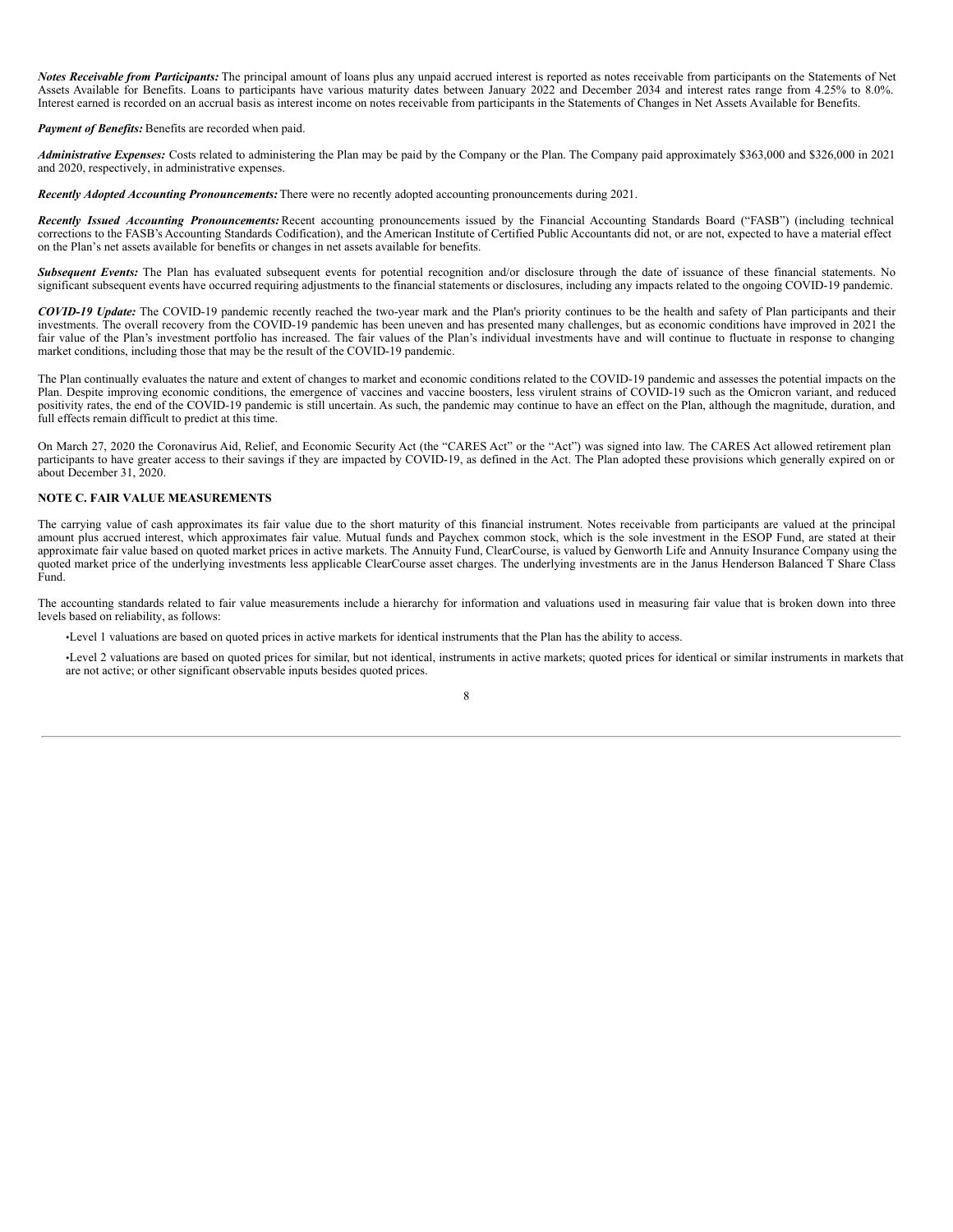•Level 3 valuations are based on information that is unobservable and significant to the overall fair value measurement.

The preceding methods described may produce a fair value calculation that may not be indicative of net realizable value or reflective of future fair values. Furthermore, although the Plan believes its valuation methods are appropriate and consistent with other market participants, the use of different methodologies or assumptions to determine the fair value of certain financial instruments could result in a different fair value measurement at the reporting date.

The Plan's financial assets measured at fair value on a recurring basis were as follows:

|                      | December 31, 2021 |                                   |   |                                |   |                                   |  |                                     |
|----------------------|-------------------|-----------------------------------|---|--------------------------------|---|-----------------------------------|--|-------------------------------------|
|                      |                   |                                   |   | <b>Ouoted</b><br>prices in     |   | Significant<br>other              |  | Significant                         |
| In Thousands         |                   | Carrying<br>value<br>(Fair value) |   | active<br>markets<br>(Level 1) |   | observable<br>inputs<br>(Level 2) |  | unobservable<br>inputs<br>(Level 3) |
|                      |                   |                                   |   |                                |   |                                   |  |                                     |
| Mutual funds         |                   | 1,728,430                         | D | 1,728,430                      | S | $\hspace{0.1mm}-\hspace{0.1mm}$   |  | $\overline{\phantom{a}}$            |
| Paychex common stock |                   | 268,430                           |   | 268,430                        |   | $\overline{\phantom{a}}$          |  | $\overline{\phantom{a}}$            |
| Annuity fund         |                   | 6,281                             |   | $\qquad \qquad - \qquad$       |   | 6.281                             |  | $\overline{\phantom{a}}$            |

|                      |                 | <b>December 31, 2020</b>       |                                |                          |  |
|----------------------|-----------------|--------------------------------|--------------------------------|--------------------------|--|
|                      |                 | <b>Ouoted</b>                  | Significant                    |                          |  |
|                      |                 | prices in                      | other                          | Significant              |  |
|                      | Carrying        | active                         | observable                     | unobservable             |  |
|                      | value           | markets                        | inputs                         | inputs                   |  |
| In Thousands         | (Fair value)    | (Level 1)                      | (Level 2)                      | (Level 3)                |  |
| Mutual funds         | 1,476,476<br>۵D | 1,476,476                      | $\overbrace{\hspace{25mm}}^{}$ | $\overline{\phantom{a}}$ |  |
| Paychex common stock | 190,587         | 190,587                        | $\sim$                         | $\overline{\phantom{a}}$ |  |
| Annuity fund         | 6,731           | $\overbrace{\hspace{25mm}}^{}$ | 6.731                          | $\qquad \qquad - \qquad$ |  |

#### **NOTE D. RISKS AND UNCERTAINTIES**

The Plan provides certain investments that are exposed to various risks, such as interest rate risk, credit risk, and market volatility risk. The Plan attempts to limit these risks by authorizing and offering participants a broad range of investment options that are invested in high quality securities or are offered and administered by reputable and known investment and insurance companies. Due to the level of risk associated with certain investment securities, it is reasonably possible that changes in values of investment securities will occur in the near term, and such changes could materially affect the amounts reported in the Statements of Net Assets Available for Benefits and of the Statements of Changes in Net Assets Available for Benefits.

The Plan's exposure to a concentration of risk is limited by the diversification of investments across 29 participant-directed fund elections. Additionally, the investments within each participant-directed fund election are further diversified into varied financial instruments, with the exception of the ESOP Fund, which invests in a single security and cash.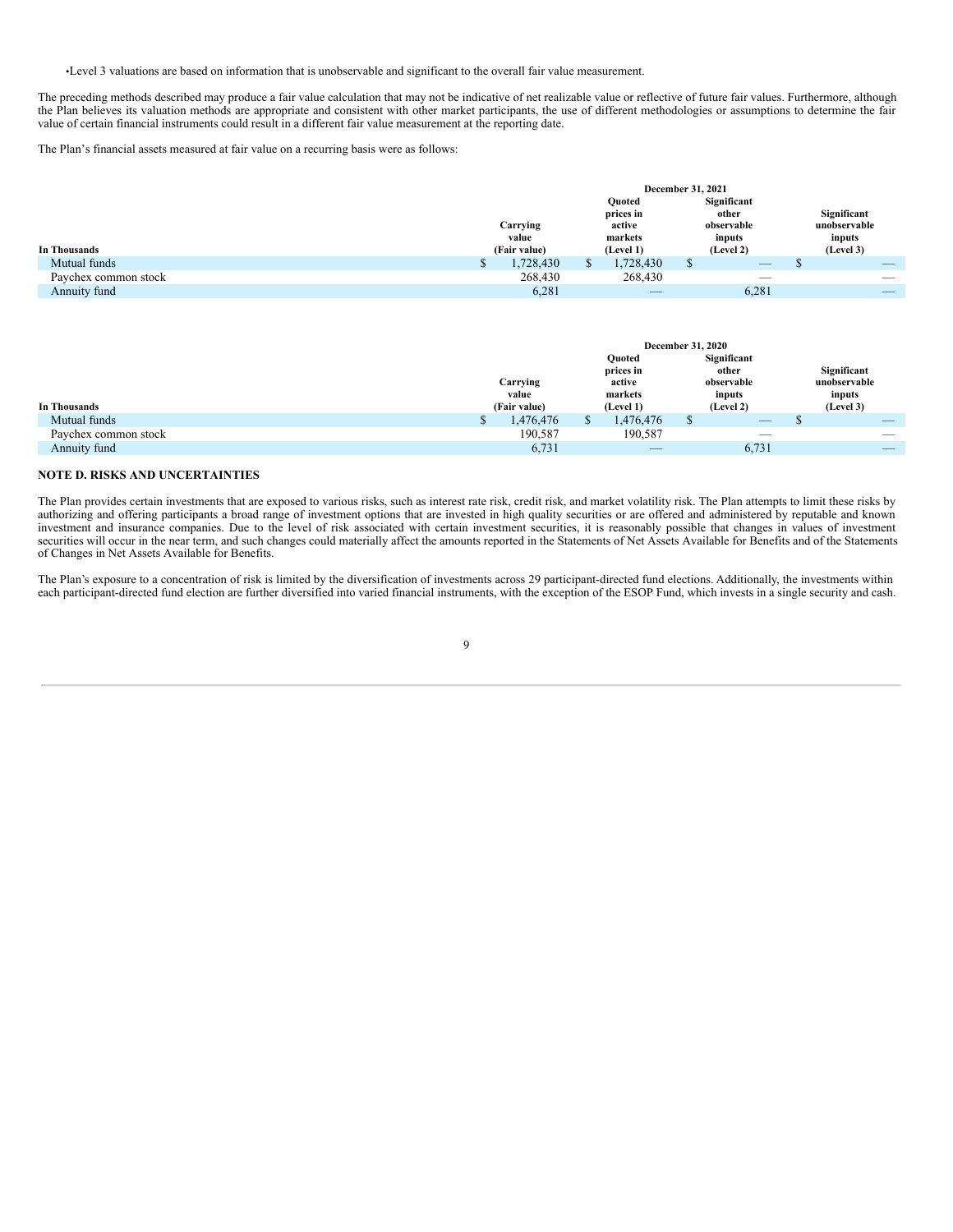#### **NOTE E. RELATED PARTY TRANSACTIONS**

The Plan's holdings of Paychex common stock qualify as party-in-interest transactions. As of December 31, 2021, the Plan held 1,966,522 shares of Paychex common stock at a fair market value of \$268,430,253. As of December 31, 2020, the Plan held 2,045,363 shares of Paychex common stock at a fair market value of \$190,586,924.

Certain Plan investments are managed by Fidelity. Fidelity serves as trustee, recordkeeper, and custodian of the Plan and, therefore, transactions involving these investments qualify as party-in-interest transactions. The Plan allows participants to borrow from their vested account balance and notes receivable from participants also qualify as party-ininterest transactions. Costs related to administering the Plan are generally paid by the Company. Refer to Note B, Summary of Significant Accounting Policies, for additional information.

#### **NOTE F. TAX STATUS**

The Plan received a determination letter from the Internal Revenue Service ("IRS") dated December 1, 2017, stating that the Plan, and amendments through January 16, 2017, is qualified under Section 401(a) and Section 4975(e) of the Code and, therefore, the related trust is exempt from taxation. Once qualified, the Plan is required to operate in conformity with the Code to maintain its qualification. The Plan Committee believes the Plan is being operated in compliance with the applicable requirements of the Code and, therefore, believes that the Plan, as amended, is qualified and the related trust is tax exempt.

The preparation of financial statements in conformity with U.S. GAAP requires the Plan Committee to evaluate tax positions taken by the Plan and recognize a tax liability (or asset) if the Plan has taken an uncertain position that more likely than not would not be sustained upon examination by the IRS. The Plan Committee has analyzed the tax positions taken by the Plan, and has concluded that as of December 31, 2021, there are no uncertain positions taken or expected to be taken that would require recognition of a liability (or asset) or disclosure in the financial statements. Therefore, the Plan has recognized no interest or penalties related to uncertain tax positions. The Plan is subject to routine audits by taxing jurisdictions; however, there are currently no audits for any tax periods in progress.

#### **NOTE G. RECONCILIATION OF FINANCIAL STATEMENTS TO IRS FORM 5500**

The following is a reconciliation between the net assets available for benefits as reported in the financial statements to the net assets available for benefits as reported in IRS Form 5500 as of:

|                                                          | December 31. |           |  |          |
|----------------------------------------------------------|--------------|-----------|--|----------|
| In Thousands                                             |              | 2021      |  | 2020     |
| Net assets available for benefits – financial statements |              | 2.031.164 |  | .701.349 |
| Less: deemed distributions $-$ defaulted loans           |              | 257       |  |          |
| Net assets available for benefits – IRS Form 5500        |              | 2.030.907 |  | 701.174  |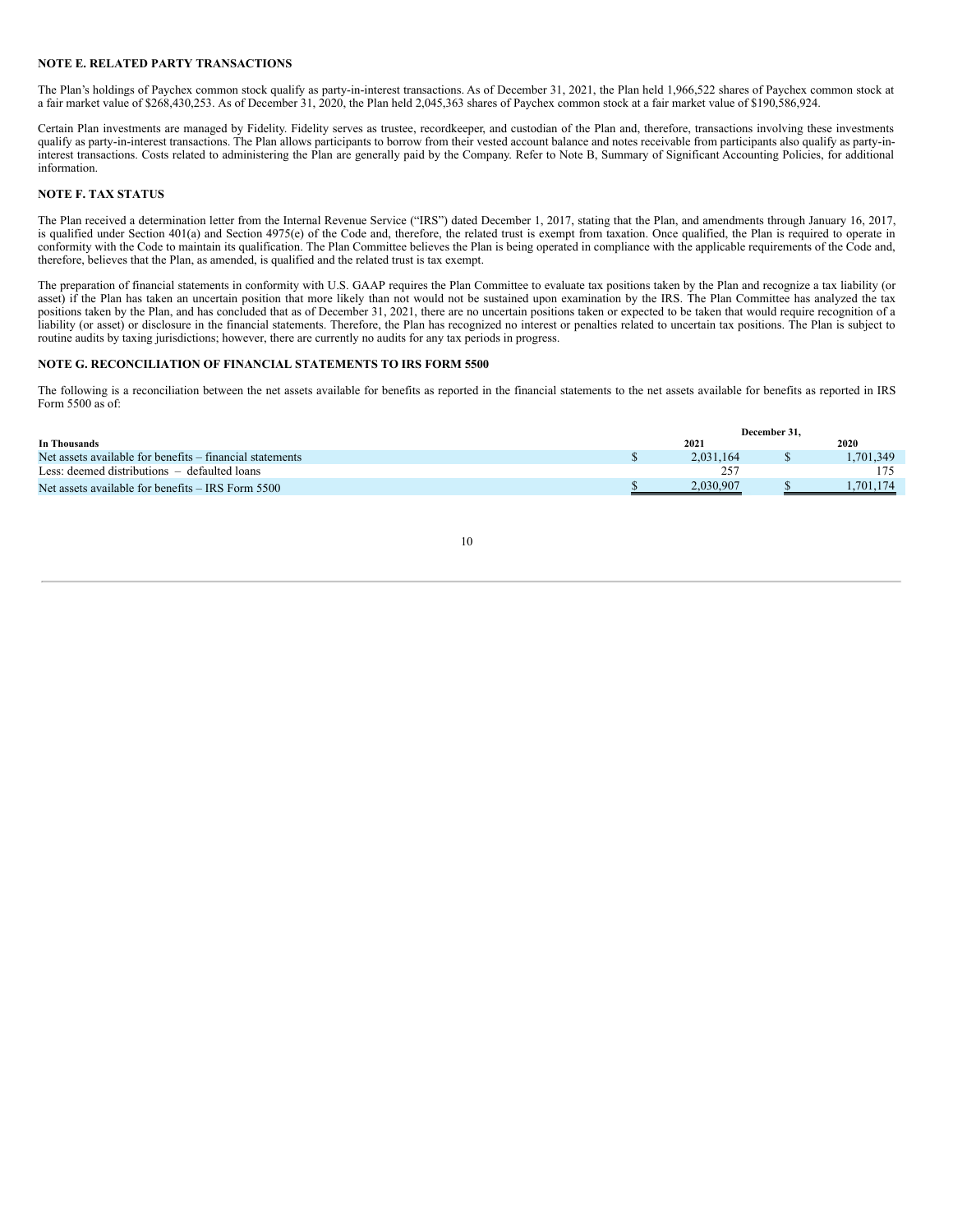#### <span id="page-12-0"></span>**SCHEDULE OF ASSETS (HELD AT END OF YEAR) (SCHEDULE H, LINE 4i – FORM 5500) PAYCHEX, INC. 401(k) INCENTIVE RETIREMENT PLAN EIN-16-1124166 PLAN 001 December 31, 2021** (Dollars, Units, and Shares in Thousands)

| Identity of<br>Party<br>Involved | Description of Investment Including Maturity<br>Date, Rate of Interest, Collateral, Par or<br>Maturity Value | Units/<br><b>Shares</b> | Current<br>Value                      |
|----------------------------------|--------------------------------------------------------------------------------------------------------------|-------------------------|---------------------------------------|
| Fidelity*                        | Cash                                                                                                         |                         | $\mathbb{S}$<br>6,131                 |
| Fidelity*                        | Paychex, Inc. Common Stock                                                                                   | 1,967                   | 268,430                               |
| Fidelity*                        | American Funds EuroPacific Growth Fund                                                                       | 1,356                   | 87,761                                |
| Fidelity*                        | ClearCourse Group Variable Annuity                                                                           | 233                     | 6,281                                 |
| Fidelity*                        | Fidelity Balanced Fund — Class K                                                                             | 2,886                   | 87,658                                |
| Fidelity*                        | Fidelity Freedom 2005 Fund - Class K                                                                         | 167                     | 2,105                                 |
| Fidelity*                        | Fidelity Freedom 2010 Fund - Class K                                                                         | 136                     | 2,136                                 |
| Fidelity*                        | Fidelity Freedom 2015 Fund - Class K                                                                         | 374                     | 4,867                                 |
| Fidelity*                        | Fidelity Freedom 2020 Fund — Class K                                                                         | 1,220                   | 20,294                                |
| Fidelity*                        | Fidelity Freedom 2025 Fund - Class K                                                                         | 3,033                   | 46,582                                |
| Fidelity*                        | Fidelity Freedom 2030 Fund - Class K                                                                         | 3,370                   | 65,110                                |
| Fidelity*                        | Fidelity Freedom 2035 Fund - Class K                                                                         | 3,975                   | 67,260                                |
| Fidelity*                        | Fidelity Freedom 2040 Fund — Class K                                                                         | 6,688                   | 81,455                                |
| Fidelity*                        | Fidelity Freedom 2045 Fund - Class K                                                                         | 5,783                   | 80,618                                |
| Fidelity*                        | Fidelity Freedom 2050 Fund - Class K                                                                         | 5,129                   | 72,216                                |
| Fidelity*                        | Fidelity Freedom 2055 Fund - Class K                                                                         | 2,486                   | 40,422                                |
| Fidelity*                        | Fidelity Freedom 2060 Fund - Class K                                                                         | 1,097                   | 16,288                                |
| Fidelity*                        | Fidelity Freedom 2065 Fund — Class K                                                                         | 105                     | 1,404                                 |
| Fidelity*                        | Fidelity Freedom Income Fund - Class K                                                                       | 265                     | 3,142                                 |
| Fidelity*                        | Fidelity Government Money Market Fund                                                                        | 58,282                  | 58,282                                |
| Fidelity*                        | Fidelity International Index Fund                                                                            | 1,278                   | 63,015                                |
| Fidelity*                        | Fidelity Total Market Index Fund                                                                             | 628                     | 84,044                                |
| Fidelity*                        | Fidelity U.S. Bond Index Fund                                                                                | 8,146                   | 97,593                                |
| Fidelity*                        | Fidelity 500 Index Fund                                                                                      | 1,263                   | 208,855                               |
| Fidelity*                        | Glenmede Small-Cap Equity Portfolio Fund                                                                     | 1,137                   | 44,390                                |
| Fidelity*                        | Harbor Capital Appreciation Fund                                                                             | 2,077                   | 209,287                               |
| Fidelity*                        | Invesco Growth and Income Fund                                                                               | 2,995                   | 73,308                                |
| Fidelity*                        | MFS Midcap Value Fund                                                                                        | 1,685                   | 54,633                                |
| Fidelity*                        | Vanguard Short-Term Bond Index Fund                                                                          | 2,138                   | 22,687                                |
| Fidelity*                        | Vanguard S&P Mid-Cap 400 Index Fund                                                                          | 168                     | 64,178                                |
| Fidelity*                        | Vanguard S&P Small-Cap 600 Index Fund                                                                        | 163                     | 68,840                                |
| Participants *                   | Participant loans **                                                                                         |                         | 21,892                                |
|                                  |                                                                                                              |                         | $\overline{\mathcal{L}}$<br>2,031,164 |

\* Represents party-in-interest

\*\* Loans to participants have various maturity dates between January 2022 and December 2034 (interest at 4.25% to 8.0%).